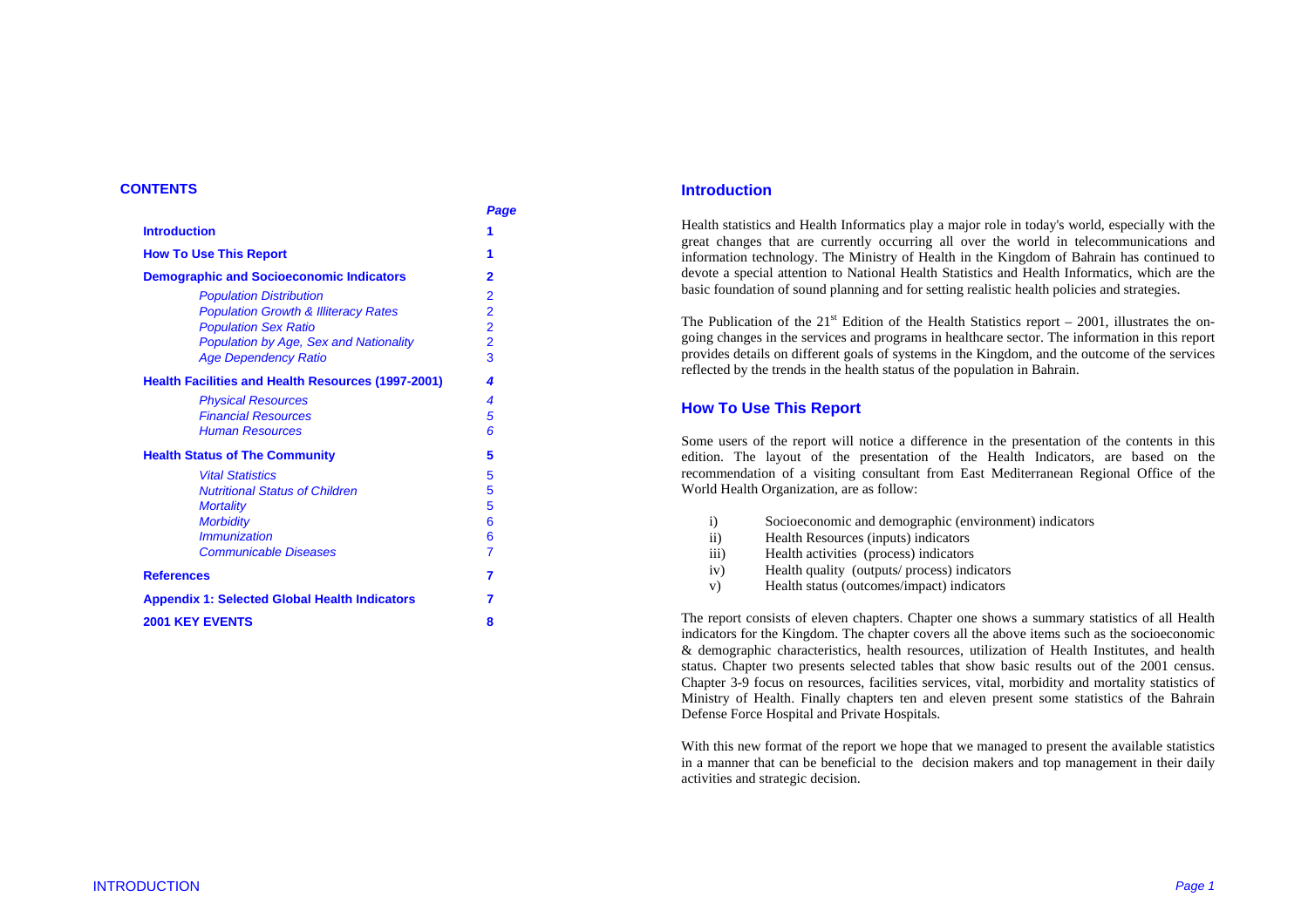## **Demographic and Socioeconomic Indicators**

The 2001 census determined the major demographic and socioeconomic characteristic of the population that highlight the following facts:

#### *Population Distribution*

The 2001 and 1991 Census in Bahrain showed the total population was 650,604 in 2001 and 508,037 in 1991. The proportion of the Bahraini Nationals to Non-Bahrainis were relatively equals over the last 10 years. In the year 2001, 62.4 of the population were Bahraini and 37.6% were Non-Bahraini. Compared to 63.6% Bahraini and 36.4% Non-Bahraini in 1991. Given that the birth and death rates are fairly constant, the increase in the annual growth rate may be due to the increase in the Non-National labour force in Bahrain since 1991 census. See table 1 and the graphical presentation in figure 1.

| Population by Census 2001 & 1991 | <b>Table 1</b> |         |                        |
|----------------------------------|----------------|---------|------------------------|
| <b>Population</b>                | 2001           | 1991    | <b>Annual % Change</b> |
| Total                            | 650.604        | 508.037 | 2.5                    |
| Bahraini                         | 405,667        | 323,305 | 2.3                    |
| Non-Bahraini                     | 244,937        | 184732  | 2.9                    |

*Ref: Central Statistics Organization , 2001 & 1991 census* 



## *Population Growth & Illiteracy Rates*

Although there was a remarkable change in the size of the Kingdom's population between the two census by 28% more in 2001 than it was in 1991, but there was a decrease in the population growth rates for both nationalities over the past ten years period of both Census (2.7% for the period 2001-1991 while the rate was 3.6% for the period 1991-1981). The same decrease can be noticed among the Bahraini population as it was 2.9% for the period (1991- 1981) compared to 2.5% for the period (2001-1991). Similarly, it was true among the NonBahraini population as it decreases from 4.8% for (1991-1981) to 3.1% for (2001-1991). (See table 2). This mainly due to the tremendous drop in the illiteracy prevalence during the last ten years and the provision of effec

| <b>Population Growth and Illiteracy rates</b><br><b>Table 2</b> |        |                   |        |                   |  |  |
|-----------------------------------------------------------------|--------|-------------------|--------|-------------------|--|--|
| Period                                                          |        | 2001-1991         |        | 1991-1981         |  |  |
| <b>Nationality</b>                                              | Growth | <b>Illiteracy</b> | Growth | <b>Illiteracy</b> |  |  |
| Total                                                           | 2.7    | $\cdots$          | 3.6    | 15.9              |  |  |
| <b>Bah</b>                                                      | 2.5    | 12.3              | 2.9    | 21.0              |  |  |
| Non-Bah                                                         | 3.1    | .                 | 4.8    | 9.7               |  |  |

#### *Population Sex Ratio*

The sex ratios for the entire population were nearly stable in both census irrespective to the nationality (135 in 2001 and 138 in 1991). The sex ratio among Bahraini was constant in both census 102. In contrast to the Non

| <b>Population Sex Ratio</b> |      | Table 3 |  |  |
|-----------------------------|------|---------|--|--|
| <b>Nationality</b>          | 2001 | 1991    |  |  |
| Total                       | 135  | 138     |  |  |
| Bah                         | 102  | 102     |  |  |
| Non-Bah                     | 223  | 234     |  |  |

*Sex Ratio (male per 100 female) = (No. Male/No. Female)\*100* 

#### *Population by Age, Sex and Nationality*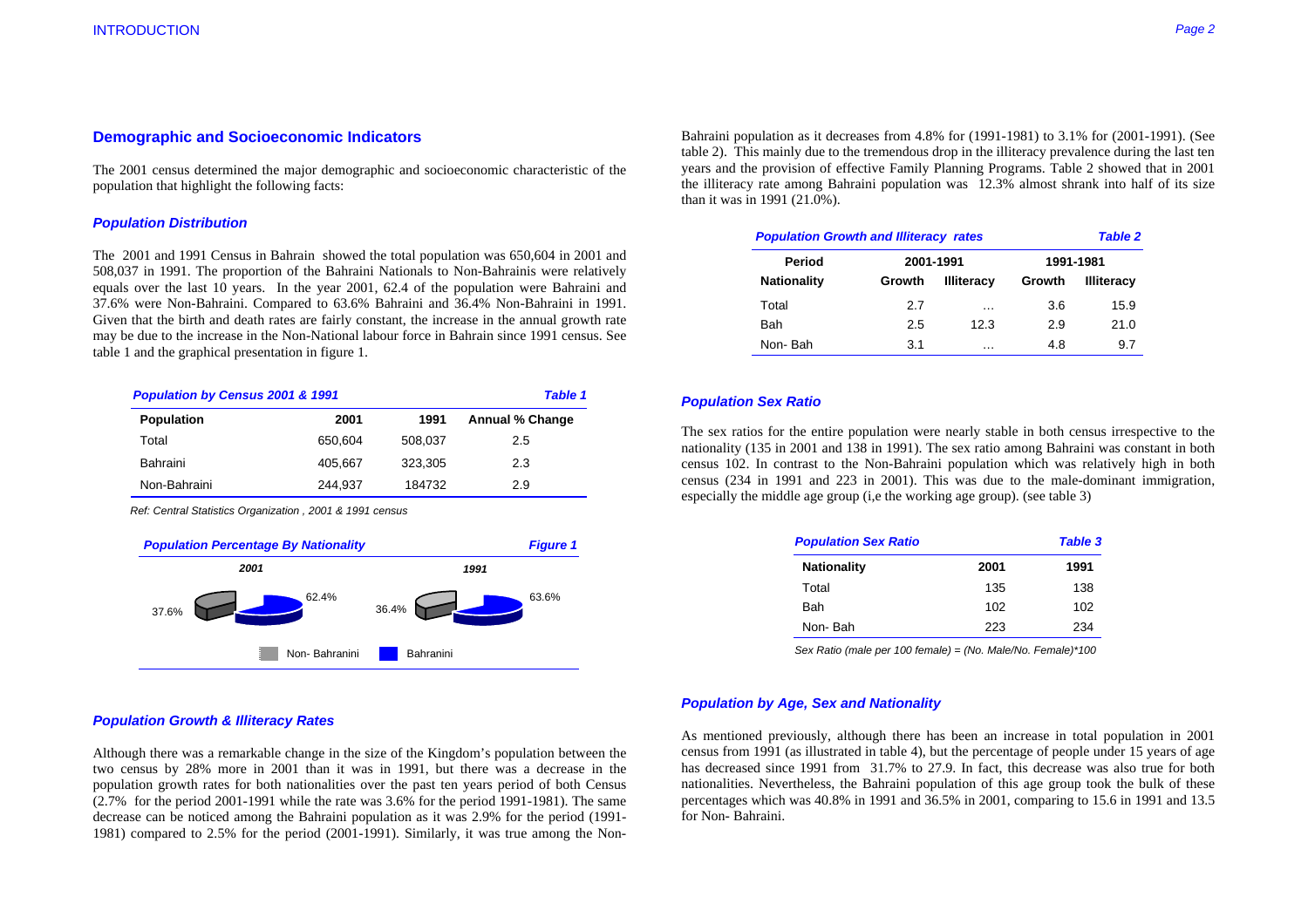| <b>Population Distribution by Age Group &amp; Nationality</b> |                  |        |       |      |        |       |
|---------------------------------------------------------------|------------------|--------|-------|------|--------|-------|
| Population (%)                                                | 2001             |        |       | 1991 |        |       |
|                                                               | Male             | Female | Total | Male | Female | Total |
| Total                                                         |                  |        |       |      |        |       |
| Pop <sub>15</sub>                                             | 24.8             | 32.0   | 27.9  | 28.0 | 36.6   | 31.7  |
| $15 - 64$                                                     | 73.0             | 65.1   | 69.6  | 69.9 | 60.9   | 66.1  |
| $65+$                                                         | $2.2\phantom{0}$ | 2.9    | 2.5   | 2.1  | 2.5    | 2.2   |
| <b>Bahraini</b>                                               |                  |        |       |      |        |       |
| Pop <sub>15</sub>                                             | 37.0             | 36.1   | 36.5  | 41.4 | 40.3   | 40.8  |
| $15 - 64$                                                     | 59.4             | 60.1   | 59.8  | 55.2 | 56.6   | 55.9  |
| $65+$                                                         | 3.6              | 3.8    | 3.7   | 3.4  | 3.1    | 3.3   |
| Non-Bahraini                                                  |                  |        |       |      |        |       |
| Pop <sub>15</sub>                                             | 10.1             | 21.2   | 13.5  | 11.4 | 25.8   | 15.6  |
| $15 - 64$                                                     | 89.4             | 78.2   | 85.9  | 88.2 | 73.6   | 84.0  |
| $65+$                                                         | 0.5              | 0.6    | 0.6   | 0.4  | 0.6    | 0.4   |

The proportion of middle age group or working group aged (15-64) years out of the overall population was two third of the total population 69.6% in 2001 and 66.1% in 1991. Of these, 59.8% were Bahrainis and 85.9% were non Bahraini in 2001. However, in 1991 the proportion was 55.9% were Bahrainis and 84% were non-Bahrainis.

In year 2001, there was a noticeable increase in the percentage of Non-Bahraini From Bahraini population of the age group 15-64 years in both census. This demonstrates the magnitude of Bahrain's labour force structure in depending on the non-Bahraini especially male as a supplement of the work force.

However, the percentage of persons aged 65 years and over has been maintained at a low proportion: 2.5% during 2001 and 2.2% in 1991. Out of these percentages, 3.7% among Bahrainis and 0.6 for non-Bahraini in 2001. Whereas, the percentage was 3.3 for Bahrainis and 0.4% for non-Bahraini population in 1991.

As shown in the table above that sex differential is in favour of female in the youngest (age < 15 years) and oldest 65+, but not in the middle age especially among Non-Bahraini.

## *Age Dependency Ratio*

The dependency ratio in Bahrain (defined as the number of persons in a population who are not economically active for every 100 economically active persons in that population). It is usual to use as a rough guide the ratio of the population in the age groups 0-14 and 65 and above, to the population in the age group 15-64 years, since the retirement age in Bahrain is 65 years.

There is a significant drop in the dependency ratio for the past ten years. In year 2001 the dependency ratio was 67.3%, 16.4% and 43.7% for the Bahraini, non-Bahraini and the combined populations respectively. Comparing to 1991, the dependency ratios were 79%, 19.1% and 51.3%.

Overall, the rate of disability among Bahraini population represented only less than 1% of the total population.

# **Health Facilities and Health Resources (1997-2001)**

## *Physical Resources*

The Health system delivery is shared between both sectors government and private. The Health facilities have improved rapidly during the past five years which illustrated in table 5. This can be witnessed clearly through the remarkable evolution in regard to the size and quality of the services at Salminyia Medical Complex (major hospital in Bahrain). The building has been expanded to enable the introduction of new services such as Oncology and Kidney Transplant. The installation of new sophisticated medical equipment contributed in the diagnosis, treatment and rehabilitation of the patients. In additional to that a great attention was given to improve the quality of the services provided at the Psychiatric hospital, Geriatric and the five Maternity Hospitals.

The private sector has witnessed the opening of two new hospitals namely Ibn Al Nafees Hospital, which opened by mid 2001, and Gulf Dental Specialty Hospital, opened in 1999. In additional to that, several private clinics in various medical specialties were opened.

The expansion of the services was not limited to the Secondary Health Care, but it included also the Primary Health Care. To maximize the capacities and accessibilities to the services in Primary Health Care, many steps were taken during the past five years such as:

- The opening of new health center at Hamad Town in Dec. 2001.
- Extending the working hours of the Muharraq Health Center round the clock, and Sitra Health Center until 12:00 midnight. Furthermore, the provision of Radiology and Laboratory services to meet this challenging time schedule.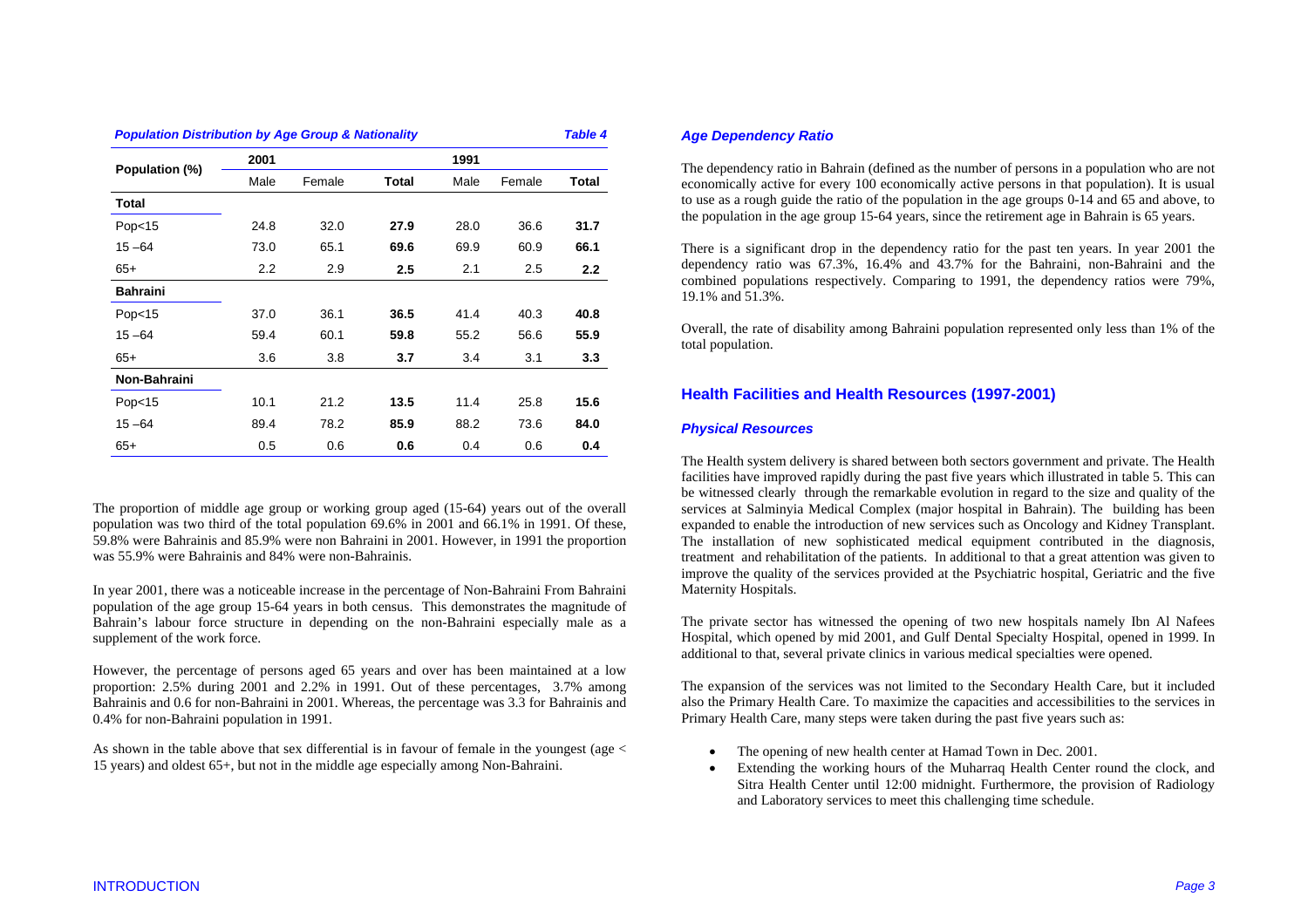- Two "A" class health centers were opened to replace type "C" health centers.
- New children dental clinic was added at A'Ali Health Center.
- Special attention was given to the Mother and Child programs provided by the Primary Health Care.

| Health Facilities (1997-2001) |         |           |           |           |           | Table 5   |
|-------------------------------|---------|-----------|-----------|-----------|-----------|-----------|
| <b>Description</b>            |         | 2001      | 2000      | 1999      | 1998      | 1997      |
| Hospitals                     | Govern  | 9         | 9         | 9         | 9         | 9         |
|                               | Private | 5         | 3         | 3         | 3         | 3         |
| <b>Beds</b>                   | Govern  | 1,696     | 1,678     | 1,689     | 1,694     | 1,305     |
|                               | Private | 150       | 134       | 134       | 138       | 138       |
| Primary<br><b>Health Care</b> | Govern* | 23        | 22        | 22        | 22        | 22        |
| Inpatients                    | Govern  | 71,756    | 72,478    | 62,231    | 61,391    | 58,840    |
|                               | Private | 4,435     | 4,616     | 4,863     | 4,854     | $\cdots$  |
| Outpatients                   | Govern  | 3,619,036 | 3,594,914 | 3,293,632 | 3,369,222 | 3,045,168 |
|                               | Private | 309,003   | 294,332   | 290,368   | 273,261   | 164,135   |

*\* Including Public Security H.C.* 

*Private Primary Health Care is provided through the private companies clinics* 

#### *Financial Resources*

The major challenge that the Ministry faced is to maintain current health services and strive for health for all. With the continuous increase in the provision of health care services commencing 1973 and continued till today (see table 6), the Ministry requires a mechanism that brings additional financial resources in order to sustain the best quality of health services.

| <b>Financial Resources</b>                                        |       |       |       |      | <b>Table 6</b> |
|-------------------------------------------------------------------|-------|-------|-------|------|----------------|
| <b>Financial data</b>                                             | 2001  | 2000  | 1999  | 1998 | 1997           |
| % of allocated budget to MOH<br>from total Government expenditure | 7.8   | 7.8   | 8.5   | 8.0  | 8.7            |
| MoH Budget* (BD. in Million)                                      | 64.4  | 61.0  | 61.7  | 57.8 | 61.3           |
| MoH average recurrent health<br>expenditure/ capita               | 98.4  | 88.4  | 92.6  | 89.9 | 90.0           |
| Cost per MOH Visits (BD.):                                        |       |       |       |      |                |
| Primary outpatients                                               | 2.9   | 2.6   | 2.7   | 2.6  | 2.6            |
| Secondary outpatients                                             | 26.6  | 27.3  | 25.1  | 23.9 | 23.0           |
| Secondary Inpatients (per day)                                    | 106.6 | 109.3 | 100.5 | 95.6 | 92.0           |
| Deliveries (maternity Hosp.)                                      | 287   | 267   | 269.5 | 273  | 240.5          |
| % MOH expenditure on:                                             |       |       |       |      |                |
| Primary outpatients                                               | 21.9  | 21.0  | 21.0  | 21.5 | 23.4           |
| Secondary outpatients                                             | 60.0  | 59.5  | 58.8  | 59.1 | 57.0           |
| <b>Total Other</b>                                                | 18.1  | 19.5  | 20.2  | 19.4 | 19.6           |

 *1US\$ = 0.377 BD* 

 *\* Source: Ministry of Finance & National Economy - MOH budget include projects* 

The Ministry of Health is the major provider of health services and is considered as a major source of health financing. The budget of the Ministry of Health was 64.4 million in 2001, which was 7.8% of the total government expenditure. In that year, the Ministry's recurrent budget was BD. 63.2 million with annual growth of 3.2%, whereas on 1997 the Ministry's budget was BD. 61.3 million which represented 8.7% as percentage of the total government expenditure. The Ministry's recurrent budget was BD. 55.8 million.

The Ministry of Health average expenditure per capita has increased from BD. 90.0 (equivalent to U.S \$238.7 per person) in 1997 to BD. 98.4 (equivalent to U.S.\$ 261) in 2001. More than half of the Ministry budget was devoted to Secondary Health Care (60% in 2001 and 57% in 1997). However, only 21.9% of the Ministry's budget was devoted to Primary Health Care in 2001 and 23.4 % in 1997.

The average cost per visits for primary Health care clinics was 2.9 in 2001 relatively similar to the cost in 1997 (2.6). On the other hand, the cost of the services per person in the secondary health outpatient clinics has been increased since 1997 from BD. 23 to BD. 26.6 in 2001. Moreover, the cost of the inpatient per day has also increased from BD. 92 in 1997 to BD. 106.6 in 2001(see table 6).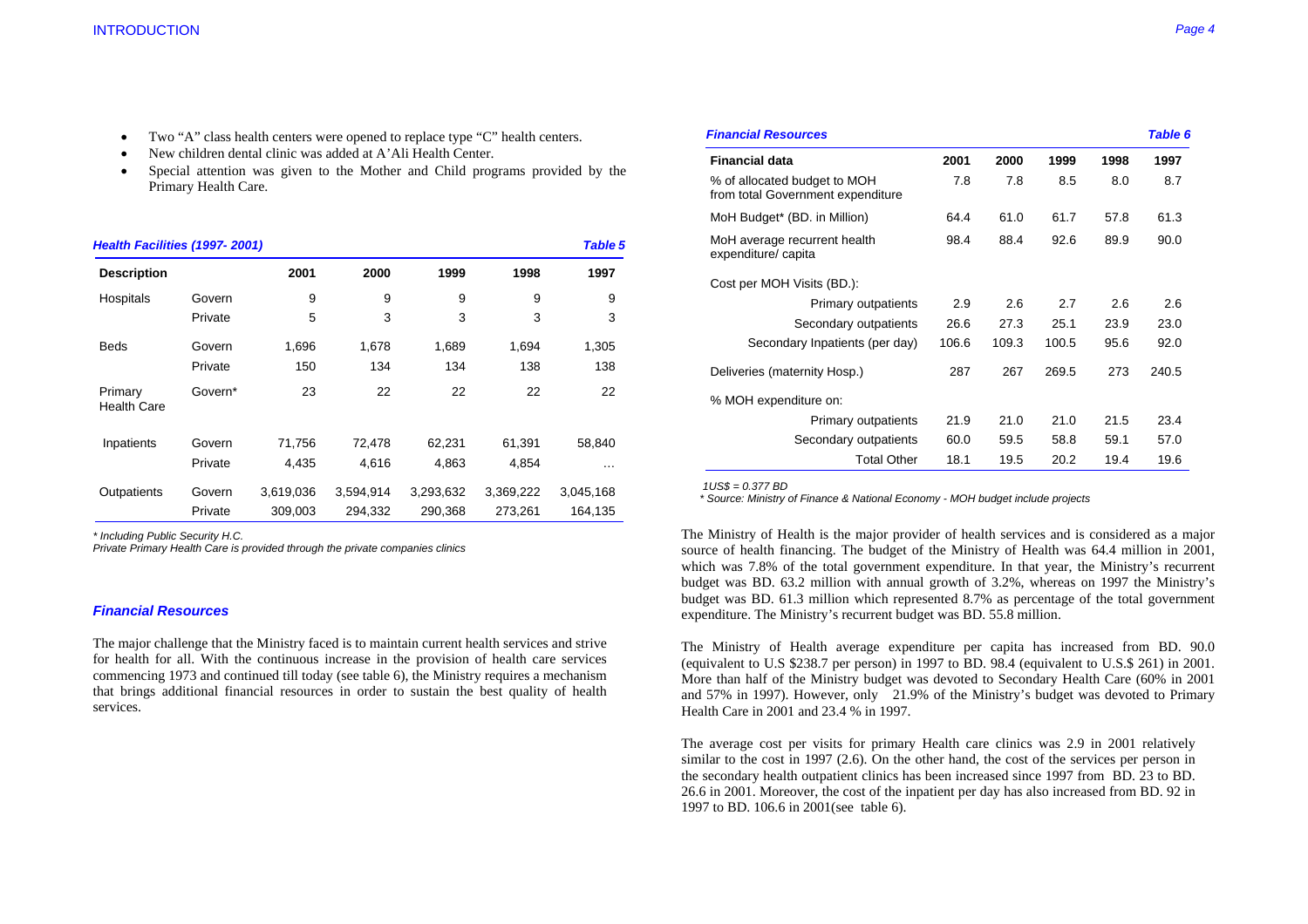#### *Human Resources*

Table 7 below shows the development of the medical resources over the past five years at the national level respectively. During the 1997, per 10,000 population, there were 14.2 doctors, 1.3 dentists and 28.2 nurses, while they were 16.9, 2.2, 43.7 respectively in 2001. The nursedoctor ratio was 2.6 in 2001 which is relatively equal to the rate in 1997 (2.5).

| <b>Human Resources</b>                       |      |      |      |      | <b>Table 7</b> |
|----------------------------------------------|------|------|------|------|----------------|
| <b>Indicators</b><br>(per 10,000 Population) | 2001 | 2000 | 1999 | 1998 | 1997           |
| Doctors                                      | 16.9 | 15.3 | 13.2 | 13.7 | 14.2           |
| Dentists                                     | 2.2  | 2.0  | 1.4  | 1.4  | 1.3            |
| <b>Nurses</b>                                | 43.7 | 37.7 | 38.6 | 36.2 | 28.2           |
| Nurse per doctors                            | 2.6  | 2.5  | 2.9  | 2.7  | 2.5            |
| <b>Bed</b>                                   | 28.2 | 26.2 | 27.4 | 28.5 | 23.3           |

*Human Resources per 10,000 population Figure 2* 



# **Health Status of The Community**

The following are selected standard health indicators that reflect Bahrain's improving health status.

## *Vital Statistics*

Table 8 below shows that most of the vital statistics indicators were relatively constant for the past five years. For example, crude birth rate per 1000 population was 20.5 in 2001and 20.8 in 1997. Infant mortality rate/1000 population was 8.7 in 2001 and 8.4 in 1997. Total fertility rates (per woman) are consistent at an average fertility rate of 2.5 in 2001 (3.3 for Bahrainis and 1.5 for Non Bahrainis) and 2.6 in 1997 ( 3.5 for Bahrainis and 1.4 for non-Bahraini).

Life expectancy rate at birth for both males and females was 73.8 years in 2001, 72.1 for male and 76.3 for female. Comparing to 1997, it was 72.4 for both sex, 70.4 for male and 75.3 for female respectively. This is a substantial achievement as the Global indicator No.10 stated that the averaged life expectancy rate at birth should be 62 years.

| <b>Vital Statistics as reported by Public Health Directorate</b> |      |      |        |      | Table 8 |
|------------------------------------------------------------------|------|------|--------|------|---------|
| <b>Health Indicators</b>                                         | 2001 | 2000 | 1999   | 1998 | 1997    |
| Crude birth/1000 population                                      | 20.5 | 19.6 | 19.8   | 20.3 | 20.8    |
| Still birth rates/1000 births                                    | 8.7  | 10.0 | 8.6    | 10.8 | 8.7     |
| Infant mortality rate/1000 live births                           | 8.7  | 8.6  | $*7.7$ | 8.5  | 8.4     |
| Maternal mortality rate/1000 live births                         | 0.22 | 0.15 | 0.23   | 0.15 | 0.31    |
| Under 5 yrs mortality/1000 live births                           | 12.1 | 11.4 | 11.7   | 11.1 | 10.7    |
| Under 5 yrs mortality/1000 child <5 yrs old                      | 2.7  | 1.9  | 2.0    | 2.0  | 1.9     |
| Total Fertility Rate per woman<br>(Female 15-44)                 | 2.5  | 2.5  | 2.5    | 2.6  | 2.6     |
| Crude death rate/1000 population                                 | 3.0  | 3.0  | 2.9    | 3.1  | 2.9     |
| Life expectancy rate at birth both sex                           | 73.8 | 72.9 | 72.9   | 72.9 | 72.4    |

 *\*Excluding 27 deaths under 25 weeks of gestation who perished shortly after birth*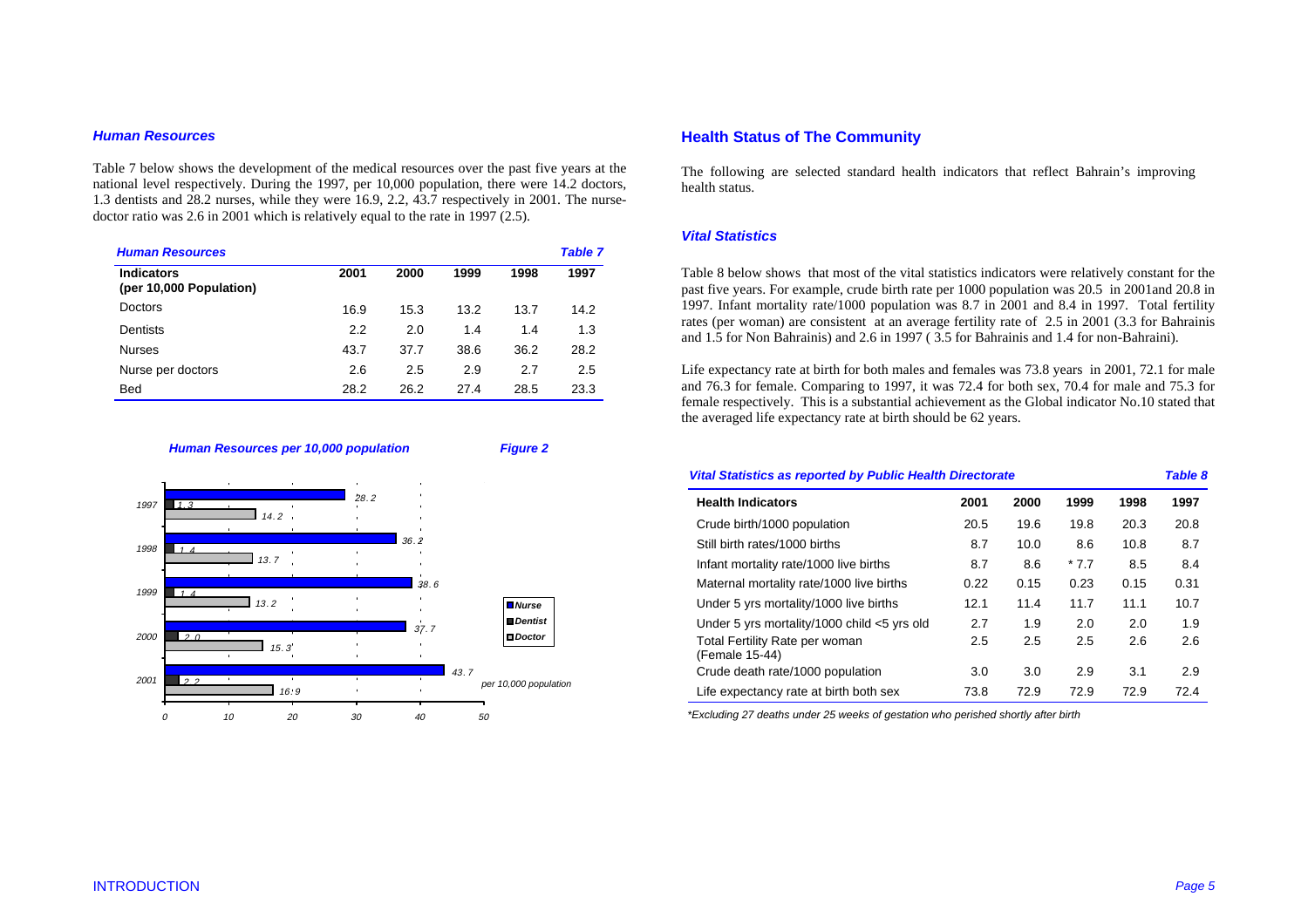#### *Nutritional Status of Children*

Birth weight is an indicator of the health and nutritional status of mothers, as well as a prediction of infant health and development. In Bahrain, the percentage of newborns weighing at least 2.5 kg. has remained relatively stable for the past five years at 90.3%, 90.1%, 90.4%, 90.7%, and 91.3% for the years 2001, 2000, 1999, 1998, 1997 respectively. In addition to that, the percentage of children below five years with weight-for-age values corresponding to acceptable standard reference values has significantly increased since the early Nineties from 77% to remain relatively stable around (92+ .5%) for the past five years

#### *Mortality*

In 2001, 1,979 deaths were reported to Public Health Directorate as compared to 1,822 in 1997, mostly from hospitals. The crude death rate continues to be very low (3.0 per 1000 population 2001 and 2.9 in 1997). The substantial increase in Injuries & poisoning Death rate in year 2000 was due to the Gulf Air crash in August of that year. Diseases of the circulatory system constitute the highest single cause of mortality in Bahrain, accounting for more than 30% of total hospital deaths. It should be noted that there has been a significant decrease in the number of deaths due to diseases of circulatory system, and respiratory systems.

Neoplasms may considered as a second cause of death in Bahrain. Other major causes of death were injuries & poisoning, endocrine, nutritional & metabolic disorders, congenital anomalies, Genitourinary diseases and diseases of the digestive system. (see table 9).

| <b>Top Leading Causes of Death</b>                        |      |      |      |      | <b>Table 9</b> |
|-----------------------------------------------------------|------|------|------|------|----------------|
| <b>Causes of Death</b><br>(rates per 100,000 Population)  | 2001 | 2000 | 1999 | 1998 | 1997           |
| Diseases of circulatory system                            | 86.3 | 77.6 | 85.0 | 85.8 | 100.3          |
| Undefined illness                                         | 49.6 | 45.0 | 42.5 | 48.8 | 21.3           |
| Neoplasms                                                 | 36.9 | 35.8 | 35.0 | 37.8 | 36.1           |
| Injuries & poisoning                                      | 28.1 | 44.9 | 23.9 | 28.3 | 27.1           |
| Endocrine, nutritional & metabolic<br>disorders           | 24.9 | 20.3 | 22.2 | 22.7 | 22.4           |
| Respiratory system                                        | 16.2 | 12.2 | 18.8 | 22.7 | 21.0           |
| <b>Congenital Anomalies</b>                               | 10.1 | 12.3 | 10.1 | 7.6  | 9.0            |
| Digestive system                                          | 9.6  | 10.6 | 11.4 | 13.4 | 16.0           |
| <b>Genitourinary System</b>                               | 8.2  | 7.8  | 8.4  | 12.0 | 11.9           |
| Certain conditions originating in<br>the perinatal period | 7.8  | 8.4  | 8.7  | 8.1  | 7.6            |

## *Morbidity*

The health problems of Bahrain are those generally found in countries passing through the stage of transition from developing to developed nations. Communicable diseases are declining as the major causes of mortality and morbidity. They are being replaced by noncommunicable ones such as cardiovascular diseases, cancer, metabolic diseases, congenital anomalies and accidents. The main causes of hospital admissions, based on the statistics of Salmaniya Medical Complex are displayed in table 10.

| <b>Top Ten Morbidity Based on Discharges from Salmaniya Medical Center</b> |         |         |         |         |         |  |
|----------------------------------------------------------------------------|---------|---------|---------|---------|---------|--|
| <b>Morbidity</b><br>(rates per 100,000 Population)                         | 2001    | 2000    | 1999    | 1998    | 1997    |  |
| Complication pregnancy,<br>childbirth & puerperium (15-44)                 | 6.132.1 | 6.248.5 | 6.301.2 | 6.698.1 | 5.103.5 |  |
| Spontaneous abortion                                                       | 1.012.1 | 1.012.1 | 1.053.4 | 1.090.6 | 1,078.9 |  |
| Heredity anaemias                                                          | 227.2   | 233.4   | 229.4   | 221.0   | 252.4   |  |
| <b>Neoplasms</b>                                                           | 241.5   | 221.9   | 146.3   | 287.6   | 185.8   |  |
| Ischemic heart disease                                                     | 148.6   | 128.4   | 152.2   | 151.9   | 153.4   |  |
| <b>Diabetes</b>                                                            | 88.6    | 94.8    | 75.5    | 81.3    | 77.0    |  |
| Asthma                                                                     | 61.1    | 69.9    | 72.4    | 89.3    | 92.4    |  |
| Acute respiratory infection                                                | 41.7    | 43.4    | 59.4    | 49.8    | 48.7    |  |

#### *Immunization*

Due to an efficient Expanded Program on Immunization (EPI) and high immunization coverage, childhood diseases have been almost eradicated in Bahrain. According to the World Health Organization (WHO) Immunization Schedule, Measles vaccine as single antigen dose1 and MMR as dose2 were replaced by MMR1 given to children at one year of age MMR2 at 5- 6 years of age since 1999.(see table 11)

| <b>Immunization Coverage Percentage</b> |           |      |      |      | Table 11  |
|-----------------------------------------|-----------|------|------|------|-----------|
| <b>Immunization Against</b>             | 2001      | 2000 | 1999 | 1998 | 1997      |
| DPT                                     | 99        | 97   | 97   | 98   | 98        |
| Measles*                                | <b>NA</b> | ΝA   | ΝA   | 93   | 95        |
| Mumps, Measles, Rubella (dose 1)        | 97        | 98   | 93   | 100  | <b>NA</b> |
| Mumps, Measles, Rubella (dose 2)        | 99        | 92   | 98   | 10A  | <b>NA</b> |
| Poliomyelitis                           | 99        | 97   | 97   | 98   | 98        |

 *\*Measles Vaccine was replaced with MMR! & MMR2 since 1999 as recommended by WHO. NA= not applicable*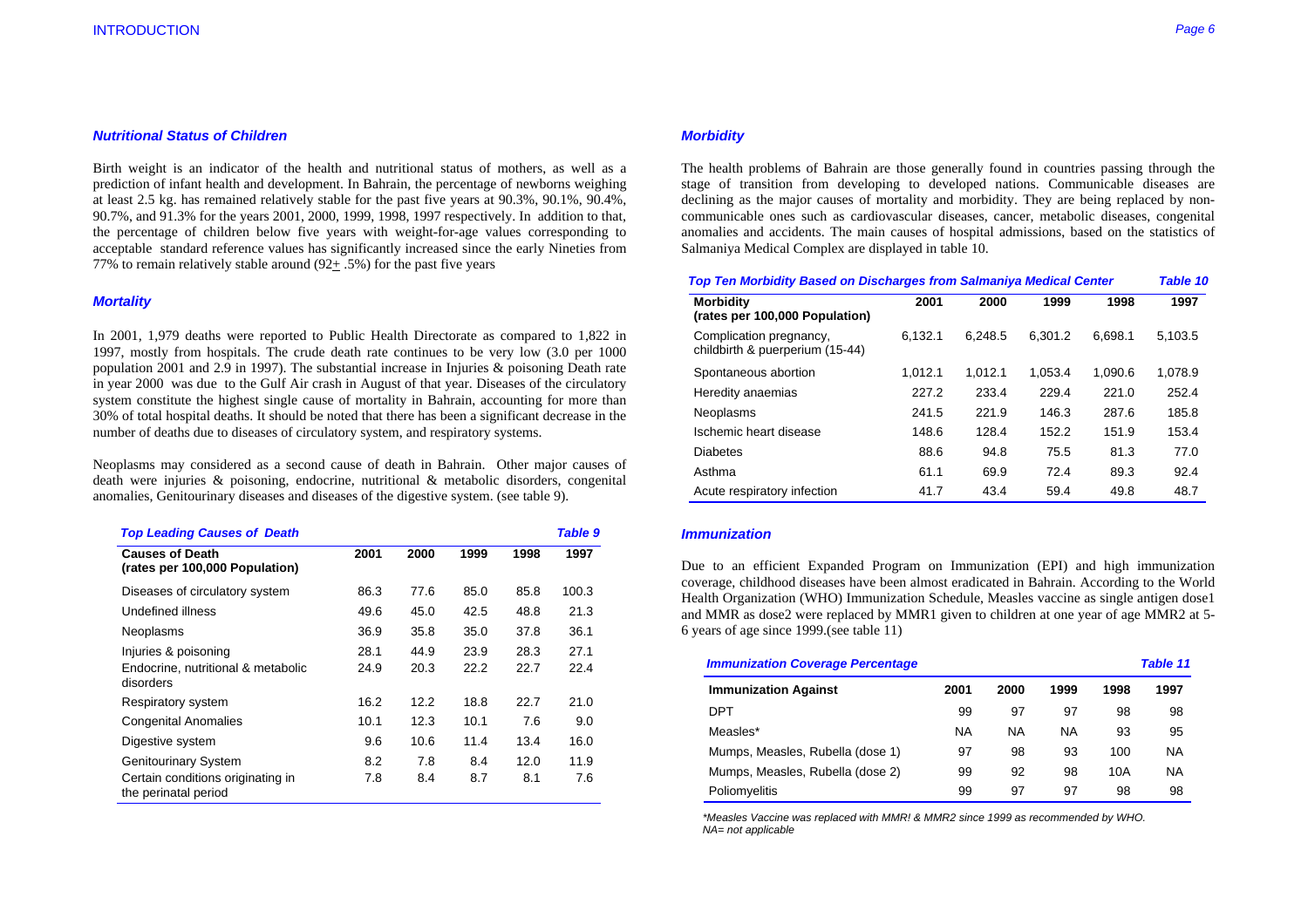#### *Communicable Diseases*

No cases reported of the Diphtheria, Whooping Cough, Neonatal Tetanus or Poliomyelitis was reported since 1990. Nevertheless, table 12 below shows that there were some variations in the trend of communicable diseases for the past five years. Although there was a marked drop in Gonococcal Infection (70/100,000 in 1997 to 36.4/100,000 in 2001), Syphilis incidence showed that there was a continuous rise to reach 149 cases (22.8/100,000) in 2001 from 133 cases (21.4/100,000) in 1997.

Furthermore, There was also a substantial decrease in the number of Malaria cases from 46 cases (7.0/100,000) in 2001 as compared to 140 cases (22.6/100,000) in 1997. The increase of the Viral Hepatitis to reach 35.1% in 2001 was due to the introduction of the type "E" virus as 41 cases were encountered to be infected with the virus.

| <b>Communicable Diseases Rates</b>               |      |      |      | <b>Table 12</b> |      |
|--------------------------------------------------|------|------|------|-----------------|------|
| <b>Disease</b><br>(rates per 100,000 Population) | 2001 | 2000 | 1999 | 1998            | 1997 |
| Pulmonary TB                                     | 17.0 | 23.2 | 14.7 | 18.1            | 18.1 |
| Gonococcal Infection                             | 36.4 | 34.0 | 28.9 | 47.7            | 70.0 |
| Syphilis                                         | 22.8 | 31.8 | 15.8 | 18.2            | 21.4 |
| Viral Hepatitis (Total)                          | 35.1 | 23.3 | 30.8 | 30.6            | 32.4 |
| Malaria (P.vivax)                                | 7.0  | 7.7  | 9.8  | 17.1            | 22.6 |

## **References:**

- 1) "Basic Results Population, Housing, Building & Establishments Census-2001" part1. Central Statistics Organization.
- 2) "Health Statistics Report 2000", Ministry of Health. Kingdom of Bahrain.
- 3) "National Accounts 2000", Ministry of Finance & National Economy.

# **Appendix 1: Selected Global Health Indicators**

| [G.I.7]      | The percentage of the population covered by eight elements of primary<br>health care       |
|--------------|--------------------------------------------------------------------------------------------|
| [G.I.7(c)]   | The percentage of infants immunized against diphtheria, tetanus and<br>whooping cough      |
| [G.I.7(e)]   | The percentage of infants immunized against polio                                          |
| [G.I.8(a)]   | The percentage of newborns weighing at least 2.5 kg. at birth                              |
| [G.I.8(b)]   | The percentage of children whose weight-for-age and or weight-for<br>height are acceptable |
| [G.I.9(a)]   | The Infant mortality rate/1000 live births                                                 |
| [G.I. 9(b)]  | Maternal mortality rate/1000 live births                                                   |
| [G.I.10(a)]  | Life expectancy rate (male & Female) at birth in years                                     |
| [G.I. 10(b)] | Male life expectancy rate at birth in years                                                |
| [G.I. 10(c)] | Female life expectancy rate at birth in years                                              |
| [G.1.12]     | Per capita gross national product in US dollars \$                                         |
|              |                                                                                            |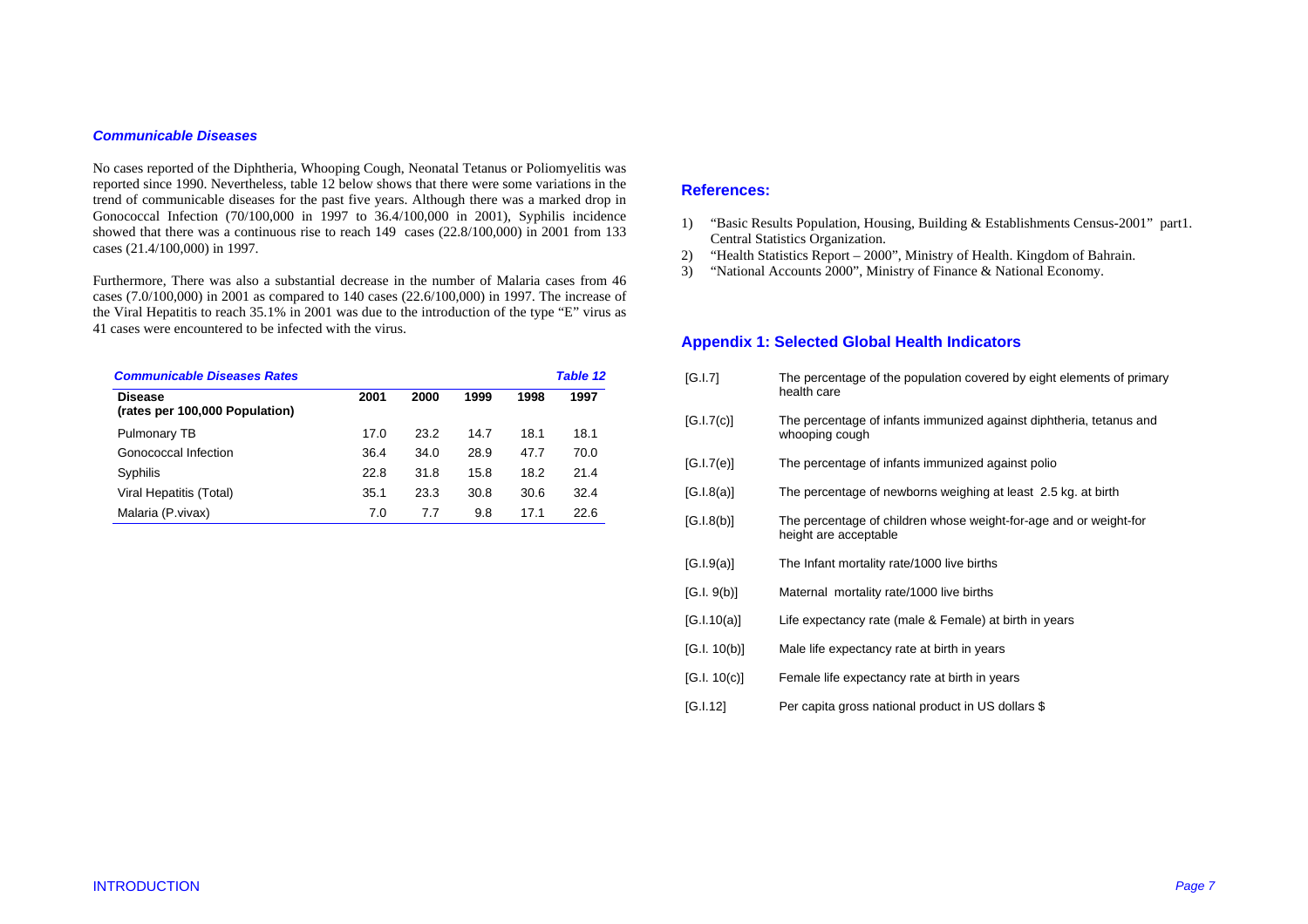# **2001 KEY EVENTS**

# **Conferences and Workshops**

## *I) In the Kingdom of Bahrain*

- 1. The Ministry has organized The "  $XI<sup>th</sup>$  Pan-Arab European Neurosurgery Course" February 2001 at Gulf International Convention Center, Gulf Hotel.
- 2. The Ministry of Health organized a Conference about " Facing Cancer in the Millennium: Prevention and Cure" for the period 20-22<sup>nd</sup> March 2001.
- 3. Under the patronage of H.E. Dr. Faisal Al Musawi, Minister of Health, the Ministry held a conference under "Diabetes in the Arab World, Diabetes- Epidemiology and Control" for three days  $24-26<sup>th</sup>$  March 2001, at Diplomate Hotel, Bahrain. Fifty researches were discussed in the conference.
- 4. "The Fourth GCC Otorhinolaryngological, Head & Neck Surgery Conference" was organized by the Ministry of Health on 17-19<sup>th</sup> April 2001.
- 5. In coordination with The Royal College of Surgeons in Ireland, The Ministry of Health held "The First Conference of the Middle East Chapter" for the period  $24-26<sup>th</sup>$  April 2001in Gulf Hotel.
- 6. Under the patronage of Dr. Faisal Al Musawi, Minister of Health , The Ministry held "The  $8<sup>th</sup>$  Arab Dermatology Conference" on 6-9<sup>th</sup> October 2001.
- 7. With the Coordination of Bahrain Defense Force Hospital, the Ministry participated in The "GCC Orthopedic Conference" which held in October 2001.
- 8. Under the patronage of H.E. Dr. Faisal Al Musawi, Minister of Health, the Ministry held the  $1<sup>st</sup>$  Nutrition conference under "Nutrition in the Arab World in the third Millennium: Challenges and Visions". The conference was organized by the Ministry with coordination of Bahrain Studies and Research Center and the Arab Association. The conference took place on  $25-27$ <sup>th</sup> September 2001.
- 9. The Ministry of Health has hosted Quality Management Conference " Quality Race Where does it end?" at the Holiday Inn Hotel on 3-4 November 2001 with coordination with the Bahrain Defense Force Hospital.

### *II) International*

- 1. Dr. Faisal Al Musawi, Minister of Health, participated in The  $50<sup>th</sup>$  meeting of The Executive Board of the Health Ministers' Council for GCC States in Kuwait on  $9<sup>th</sup>-10<sup>th</sup>$ January, 2001. The members discussed a detailed report of the activities and achievements of the last cycles of the Executive Council. In addition to that, the members had discussed many health related topics such as: the Raft Valley fever, Diabetes Control, Cardiovascular Diseases, Family Health, Financing Health Services, Exported Labour Force, Drugs and Medical Equipments.. etc
- 2. Under the patronage of H.H. Shaikh Khalifa Bin Zaiad Al-Nihyan Abu Dhbia Crown Prince, H.E. Dr. Faisal Al Musawi, Minister of Health, participated in the "4<sup>th</sup> United" Arab Emirates Cancer International Conference " held on  $28<sup>th</sup>$ - $31<sup>st</sup>$  January, 2001. Over 500 persons attended the conference and 24 papers and researches were discussed.
- 3. Dr. Faisal Al Musawi, Minister of Health, Kingdom of Bahrain participated in the opening ceremony of The late Amir- H.H. Shaikh Isa Bin Salman Al-Khalifa Hospital in Sudan. H.E. participated in the "Ground Breaking Ceremony" for the H.H. Shaikh Khalifa Bin Salman Al Khalifa, The Prime Minister ENT and Ophthalmology Unit.
- 4. The Ministry of Health representatives participated in the "Fourteenth Child Health Conference" in Oman on  $5<sup>th</sup> -7<sup>th</sup>$  February 2001. The main objectives of the conference were to discuss all the new aspects on the field of child health, share knowledge and information with the expertise. During the conference, ten workshops were conducted, and fifty researches were discussed.
- 5. Bahrain has participated in the  $1<sup>st</sup>$  Cardiovascular diseases Committee meeting at Alduha - Qatar. The meeting was a part of the Executive Council Office of the G.C.C activities.
- 6. Ministry of Health participated in the "Financing Health Care Services Seminar" " in Riyadh presented by H.E. Dr. Osamah Bin A.Majeed Shabshki, Minister – Saudi Arabia Kingdom. The Seminars took place in two days  $14<sup>th</sup>$ -15<sup>th</sup> April 2001.
- 7. H.E. Dr. Faisal Al Musawi, Minister of Health, participated in the General Assembly meeting of the World Health Organization in May 2001 in Geneva. In additional to that meeting the Health Ministers' Council for GCC States met to discussed the pending issues of the 54<sup>th</sup> meeting held in Riyadh during the period  $22<sup>nd</sup> - 24<sup>th</sup>$  April 2001.
- 8. Bahrain has participated in the " Inter-country meeting for Health and Social Insurance in the GCC Country " held in United Arab Emirates. The recomm-endation meeting advised member state to conduct more studies on different types of Health Insurance Schemes to select most suitable one for them separately.